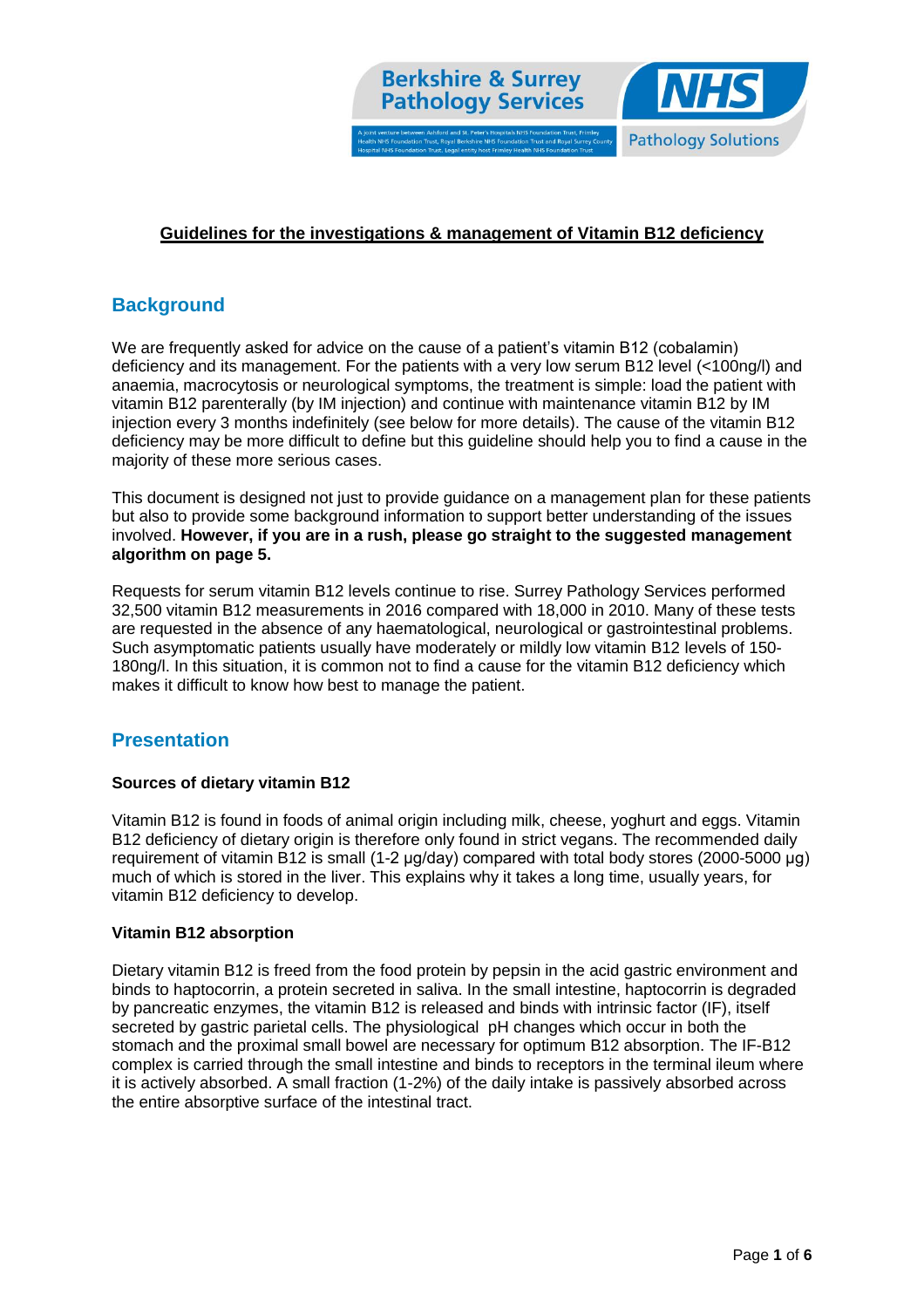



## **Indications for measuring serum vitamin B12 level**

- Haematological (in increasing order of severity)
	- o Isolated red cell macrocytosis
		- o Macrocytic anaemia (esp. if MCV >110fl)
		- o Pancytopenia (esp. if MCV >120fl)
- Neurological or psychiatric
	- o Peripheral neuropathy
	- o Cognitive change e.g. dementia
	- o Optic neuritis
- Gastrointestinal
	- o Investigation of possible malabsorptive process
- Other (rare)
	- o Angular cheilosis
	- o Sore beefy red tongue

Haematological complications of vitamin B12 deficiency can present in the absence of neurological problems and *vice versa*.

### **Causes of vitamin B12 deficiency**

- Inadequate vitamin B12 in diet
	- o Strict Vegan
- Oral contraceptive pill
	- $\circ$  The reduced serum B12 level is thought to be due to a reduction in the level of the vitamin B12-carrying protein (transcobalamin) rather than a deficiency of vitamin B12 *per se.*
	- o Vitamin B12 malabsorption
		- Pernicious anaemia (PA)
			- Caused by loss of gastric parietal cells due to autoimmune atrophic gastritis resulting in reduced IF production
			- Commonly associated with other autoimmune conditions (esp. vitiligo and thyroid disease) and slightly increased risk of gastric carcinoma.
			- Familial tendency
- Long term use of PPI or H2-antagonist drugs
- Chronic alcoholism
- Pancreatic failure
- Coeliac disease
	- o this much more commonly causes iron and/or folate deficiency
	- o but 10-30% of coeliac patients can have evidence of vitamin B12 deficiency
- Gastrectomy
- Small bowel (esp. terminal ileal) surgery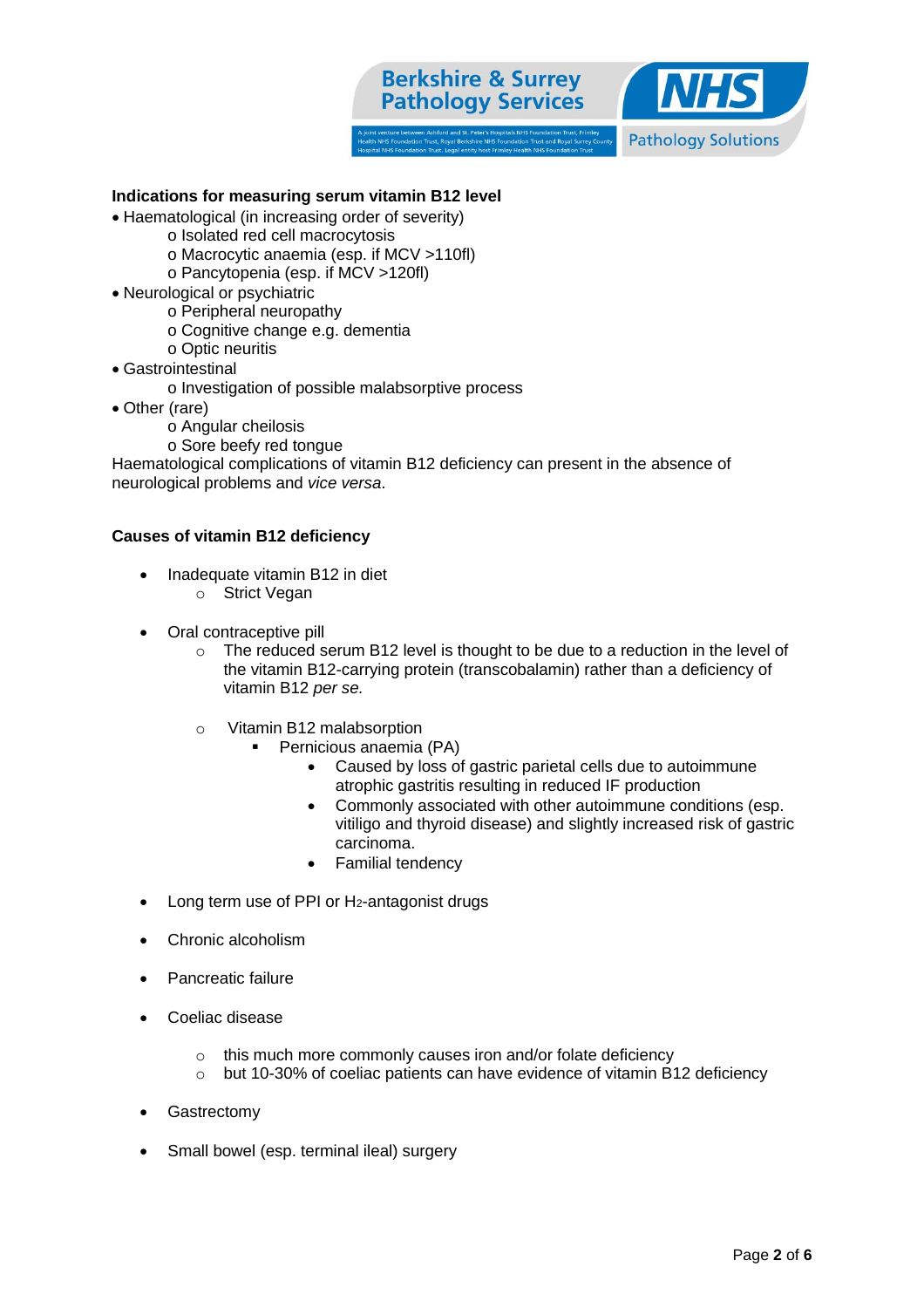

- Generalised malabsorption
	- o e.g. tropical sprue
- Inflammatory bowel disease
	- o esp. that affecting the terminal ileum e.g. Crohn's disease
	- Blind loop syndrome and/or small bowel bacterial overgrowth
	- o bacteria compete for and break down IF-B12 complex
- Drugs
	- o Biguanide (e.g. Metformin) therapy (inhibits vitamin B12 absorption)
	- o Cholestyramine
	- o Slow K
- Fish tapeworm (*Diphyllobothrium latum*) infestation
	- o Mostly seen in Scandinavia where eating raw fish is more common
- Rarities e.g.
	- $\circ$  Nitrous oxide (N<sub>2</sub>O)
	- o cob(I)alamin oxidised to cob(III)alamin
	- o Deficient/defective IF
	- o Disorders of cobalamin transport
	- o e.g. defective transcobalamin II or TC II receptor
	- o Inborn errors of metabolism

A careful clinical history, concentrating on the patient's diet, drug therapy and previous medical history is therefore important in elucidating the cause of vitamin B12 deficiency. Other features such as a family history and signs of autoimmune disorders (esp. thyroid disease and vitiligo) may point towards a diagnosis of pernicious anaemia.

#### **Differential diagnosis of a macrocytosis (MCV >100fl)**

In almost all of these cases the condition causes macrocytosis by inhibiting cell division of the red cell precursors in the bone marrow – less cell division gives rise to larger red cells.

- *Alcohol and/or liver disease* (esp. if macrocytosis accompanied by thrombocytopenia but no or only mild anaemia)
- *Vitamin B12/folate deficiency*
- *Pregnancy and newborn*
- *Hypothyroidism*
- *Haemolytic anaemia* (where macrocytosis results from the presence of increased numbers of reticulocytes, which are larger than mature red cells, in the blood)
- *Myelodysplasia*
- *Drugs* esp anti-metabolites that interfere with DNA synthesis and cell division e.g.
	- o Hydroxycarbamide
	- o Azathioprine
	- o Methotrexate
	- o Trimethoprim
	- $\circ$  Zidovudine (AZT) and other nucleoside reverse transcriptase inhibitor treatments for HIV
	- o *Aplastic anaemia* or other causes of 'bone marrow stress'
	- o *Acquired sideroblastic anaemia* (very rare)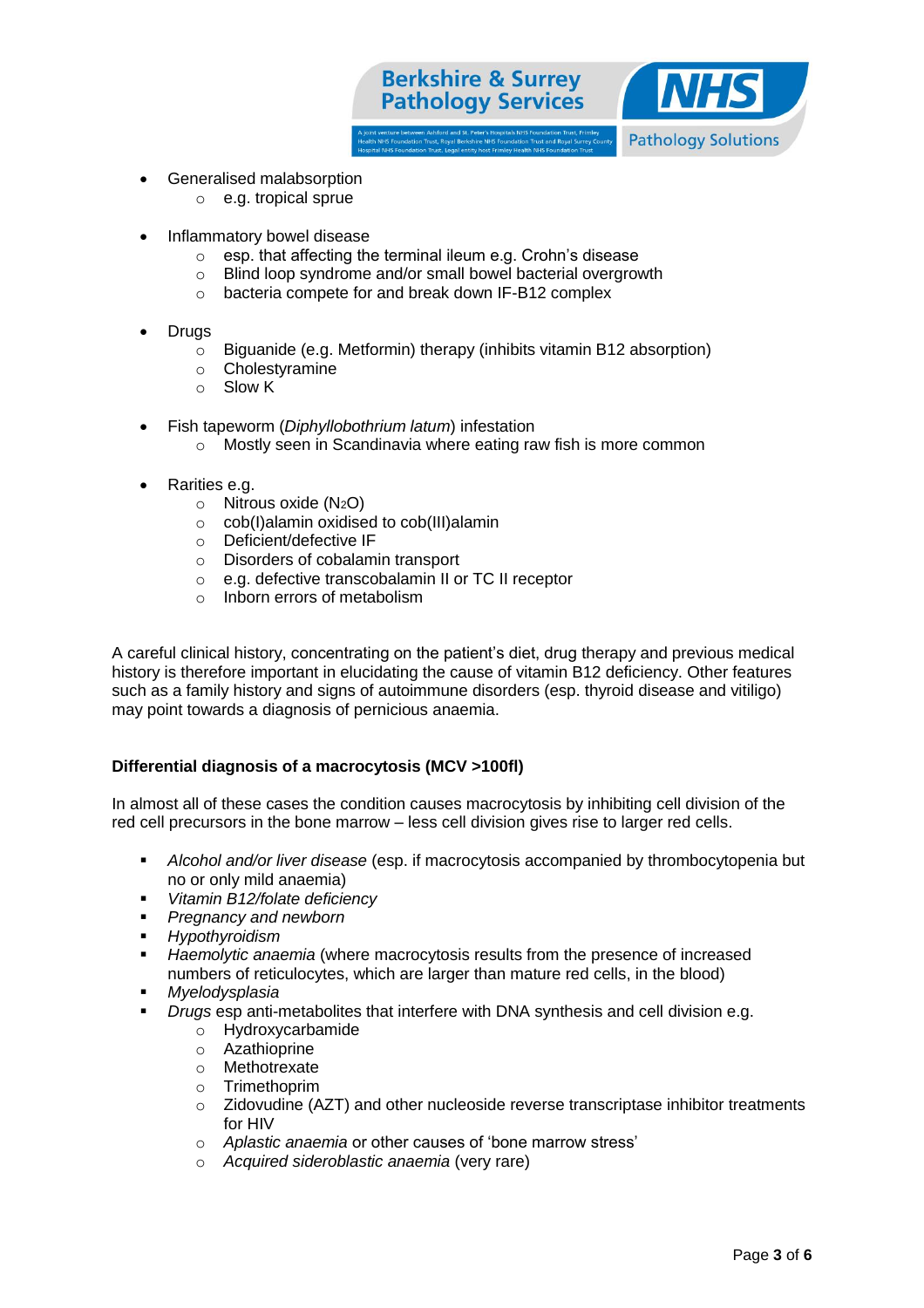

### **Investigations to help define the cause of the vitamin B12 deficiency**

Anti-intrinsic factor (anti-IF) antibodies – highly specific (95-100%) for PA but not very sensitive (only positive in 50-60% of patients with PA)

- Anti-gastric parietal cell (anti-GPC) antibodies reasonably sensitive (80-90%) for PA but not as specific as anti-IF antibodies – this is one of the tests that make up the autoimmune screen.
- NB. A positive anti-GPC and/or anti-IF antibody test does not require repeating to do so is a waste of resource.
- Thyroid function tests and anti-thyroid antibodies
- **Test for coeliac disease** 
	- o Tissue transglutaminase (tTG)
- Tests for generalised malabsorption (if symptoms are suggestive) we suggest that the faecal tests are only requested by a Gastroenterologist
	- o Serum
		- Calcium and vitamin D
		- **Folate**
		- **Ferritin**
	- o Faecal
		- Fats
		- Elastase
- Schilling test *(NO LONGER AVAILABLE IN THE UK)*
	- $\circ$  This was a test designed to provide objective evidence of some form of vitamin B12 malabsorption (part 1) and whether it was corrected with the additional of oral IF (part2) or after a course of antibiotic therapy (part 3).
	- o The radioactively-labelled cobalamin is now difficult to source and the oral intrinsic factor required for the part 2 test is no longer available in the UK.
	- $\circ$  In practice, in an audit performed in a large DGH in the South of England in the early 2000s, almost all patients with a serum vitamin B12 <100ng/l had evidence of vitamin B12 malabsorption whilst virtually none of the patients with serum vitamin B12 >150ng/l did

#### **Management of vitamin B12 deficiency**

In general, **patients presenting with significant haematological and/or neurological consequences need to be treated promptly and effectively with vitamin B12 replacement via the parenteral route** – the effectiveness of oral therapy might be compromised if a malabsorptive condition is the cause of the deficiency.

The management of patients with apparently **asymptomatic** vitamin B12 deficiency is a source of considerable debate. These patients usually have a serum vitamin B12 >150ng/l. It is worth confirming the 'deficiency' by repeating the serum vitamin B12 level (beware: the laboratory computer system may reject requests for vitamin B12 levels within 42 days of the previous request – please make it clear on the e-request/form why you are repeating the test in a short time-frame). If the level is still low, a significant proportion of these patients will go on to develop symptomatic vitamin B12 deficiency in the future. You then have a choice:

- monitor the vitamin B12 level on an annual basis or
- treat with oral vitamin B12 supplements and monitor the serum vitamin B12 level after 2-3 months to see if it improves. Treating these patients with parenteral vitamin B12 supplementation would seem somewhat heavy-handed.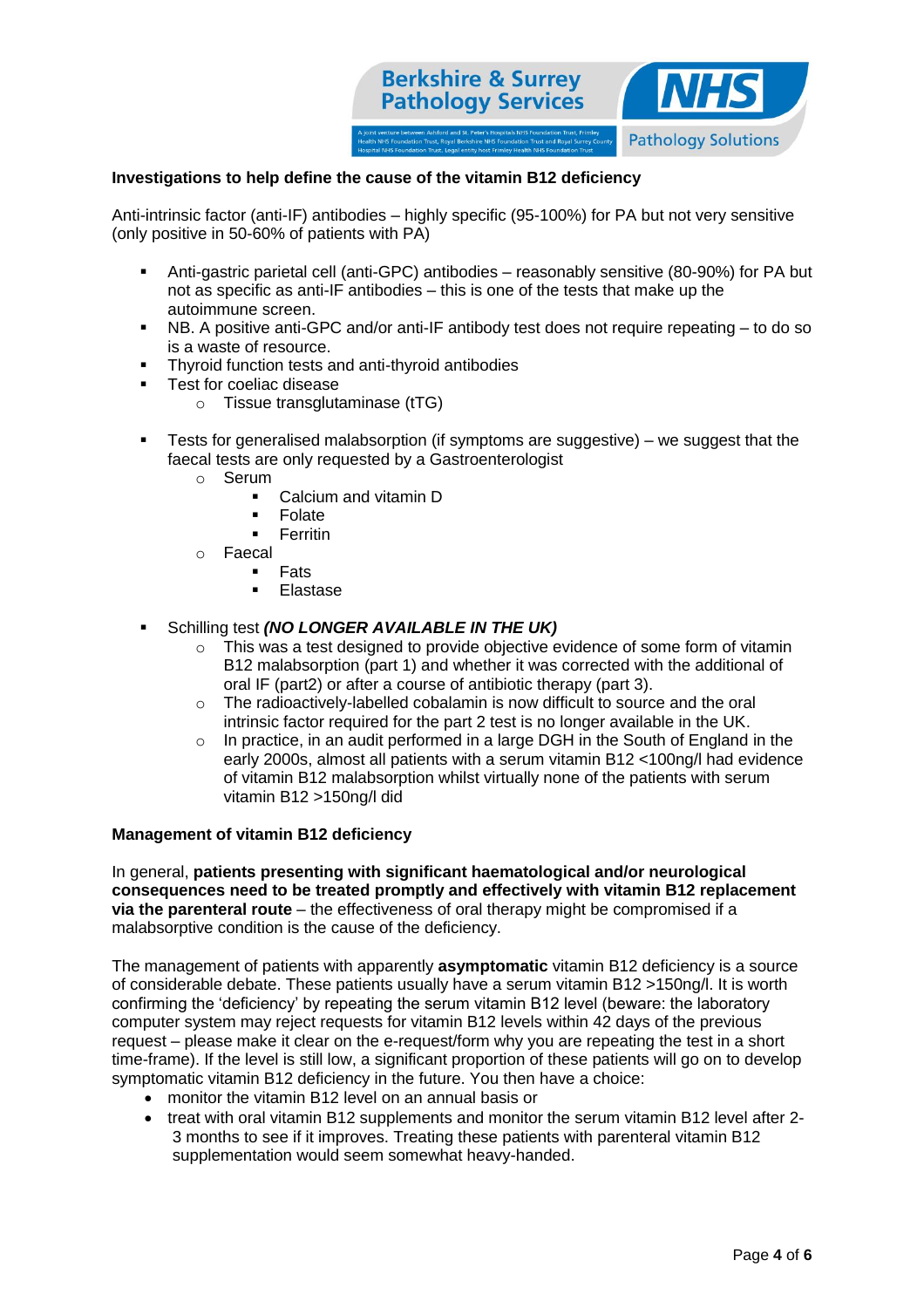# **Berkshire & Surrey Pathology Services**



**Pathology Solutions** 



**NB. This algorithm is NOT applicable to pregnant patients. MCV may rise physiologically to 105fl in pregnancy. Pregnancy causes a physiological lowering of B12 levels by up to 30% by the third trimester. B12 levels should not routinely be measured during pregnancy. Empirical treatment of cobalamin deficiency should be given if paraesthesia, neuropathy or megaloblastic anaemia occurs. If clinical concern, please discuss with a haematologist.**